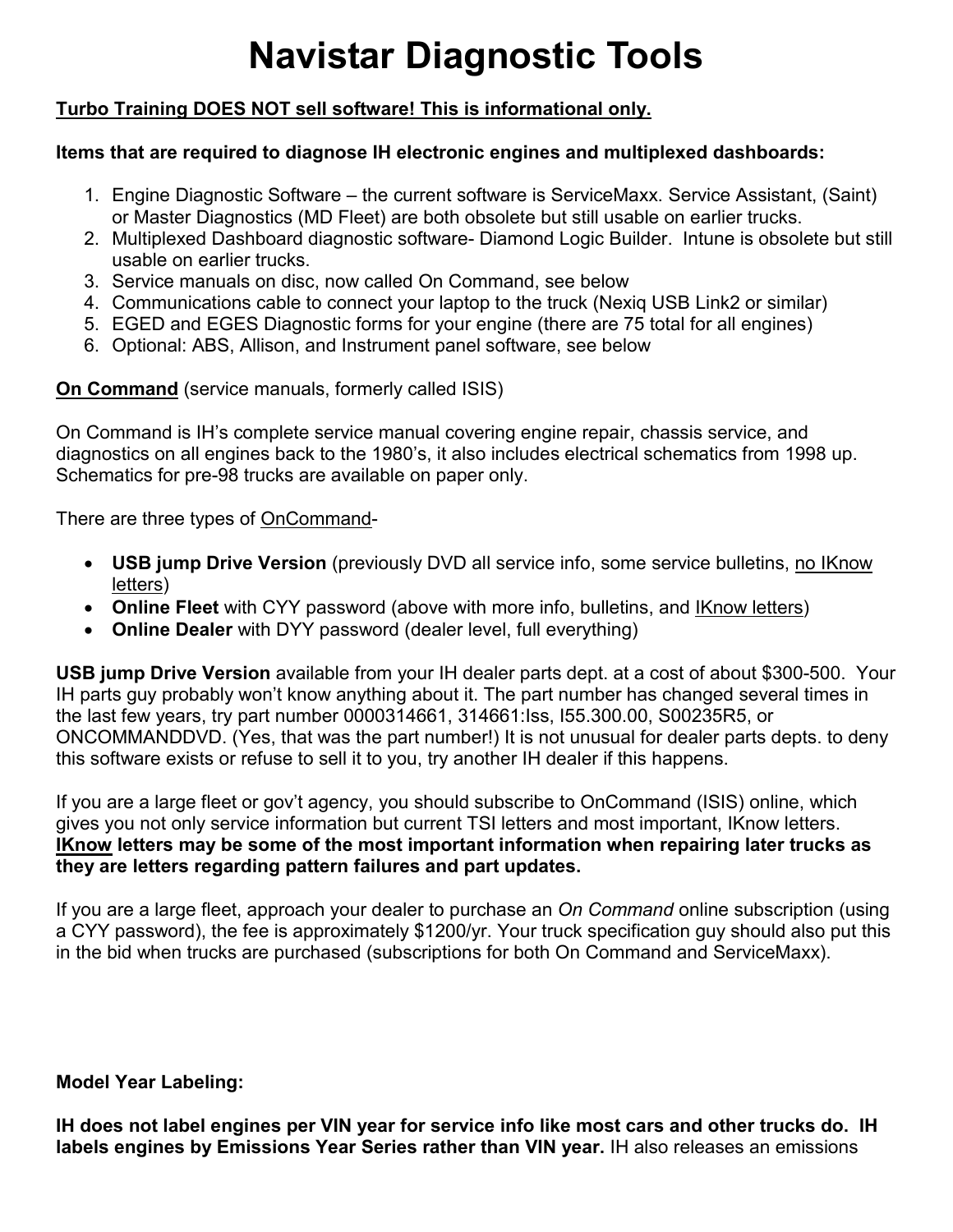series with the following model year, such as a 2004 emissions engine is not found in a 2004 VIN truck but rather a 2005 VIN truck.

- For trucks with Vins 2000 through 2004, use the 2003 service manual (DT466E non EGR engine)
- **EPA04:** For trucks with Vins 2005-2007, use the 2004 service manual (DT466 and DT570 engines with EGR that are painted blue)
- **EPA07:** For '07 emission trucks with Vins 2008-2010 use the 2007 service manual (MaxxForce 9, 10, DT engines)
- **EPA10:** For '10 emission trucks with Vins 2011 up, use the 2010 service manual (MaxxForce 9, 10, DT engines)
- **EPA13:** the names change again to N9 and N10 (570CI) and the 466 CI engine is dropped.

You can easily identify your engine by the engine serial number plate on the valve cover:

- DTE ('95-'04 VIN) ESN- 1,000,000
- EPA04 DTEGR ('05-'07VIN) ESN- 2,000,000
- EPA07 MaxxForce DT, 9, 10 (2008-2010VIN) ESN- 3,000,000
- EPA10 MF DT (2010 Emissions) -3,300,000 (2011+ VIN)
- EPA13 N9, N10- (HD-OBD, with SCR-DEF, 2014+ VIN) 3,540,000

## **Diagnostic Equipment**:

**Nexiq www.nexiq.com** is now the supplier and all software is distributed through various warehouses such as Chalk's Truck Parts (800-231-5061) or your local IH dealer.

**Engine Diagnostic Software:** (note you will also need a communications cable, see below)

- **ServiceMaxx** is the current software for engine diagnostics. PN 828009 \$650 list plus \$300.00 per year subscription fee. All of these softwares do a great job at the factory level for diagnostics. They access data and diagnostics on all IH electronic engines- 1994 to current T444E, VT365, DT466E, 530E, DT466 (EGR), DT570, HT570, VT275, and all MaxxForce engines. This software does not work with Cat, Cummins, or other engines. ServiceMaxx has somewhat of a steep learning curve, casual users be forewarned, and has a lot of glitches in it. I suggest the **Nexiq USB Link2** communications cable for this program. TurboTraining's MaxxForce DT book has considerable information on learning to use ServiceMaxx.
- **Master Diagnostics** AKA MD32 or MD Fleet (discontinued) will access late engine pids (2008 up with DPF) but will not access DPF pids used for diagnosing aftertreatment systems. Master Diagnostics (MD Fleet), and Service Assistant (SAINT) are excellent OE softwares, but may not access the exhaust aftertreatment PIDS on 2008 up trucks.
- **Service Assistant for IH Trucks** AKA Saint (discontinued) was a revised version of MD. It will access late engine pids (2008 up with DPF) and aftertreatment systems but may not give full diagnostics on 2008 up MaxxForce engines.

**Dashboard/Chassis Diagnostic Software:** (note you will also need a communications cable, see below)

 **Diamond Logic Builder** PN 828005 \$775, Multiplexed dashboard diagnostic software for later IH trucks from 2001 up: models 3200, 4100, 4200, 4300, 4400, 7400, 7500, 7600, 7700, 8500, 8600, etc. Intune was the old multiplexed software, which was replaced many years ago with Diamond Logic Builder, which is the new multiplexed software. Instrument Panel Cluster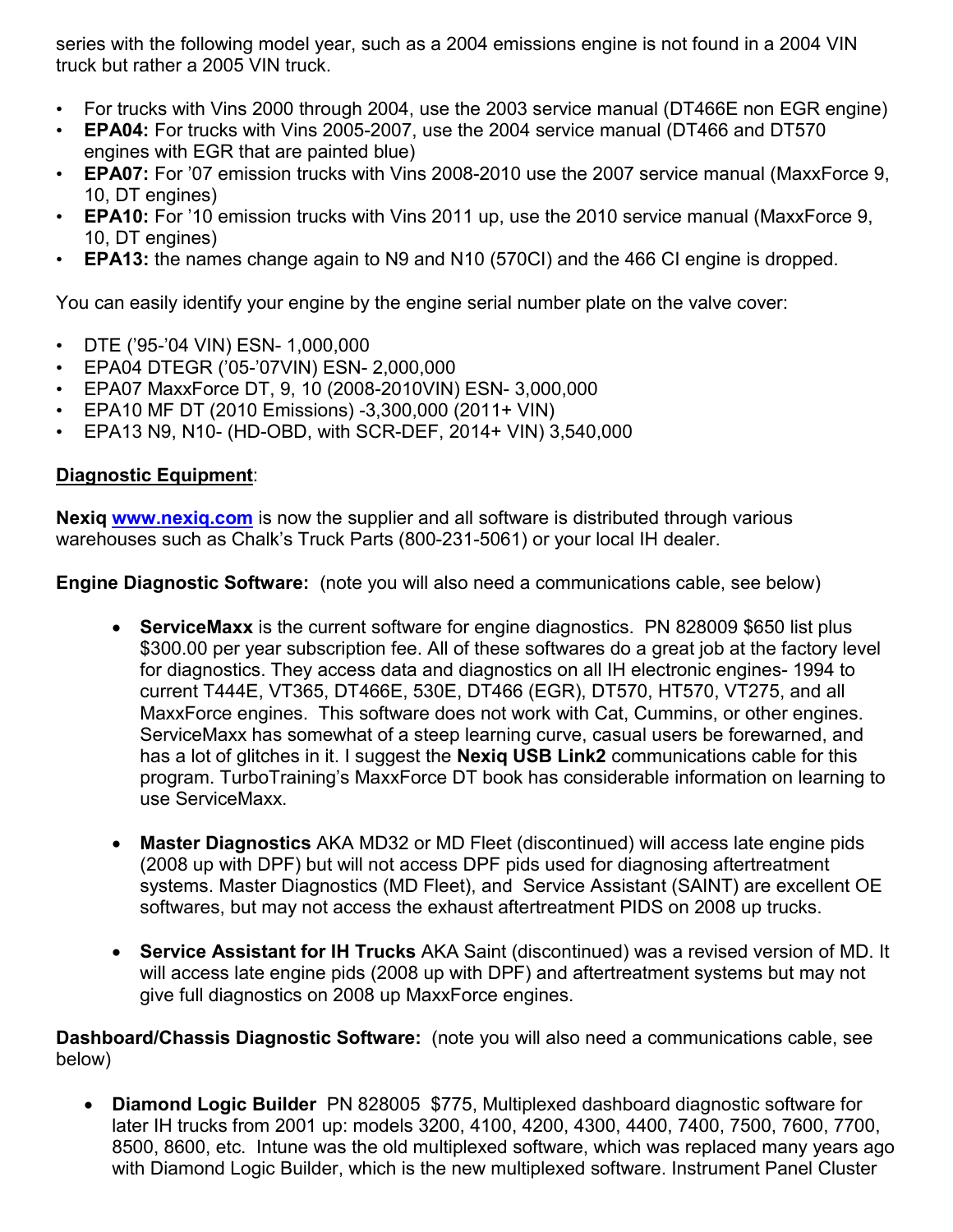(IPC) is good for 4700/4900 series from '97-02. The multiplexed trucks after that use DLB (or INTUNE, if you happen to have an old copy). This program also has a steep learning curve. Turbo Training has about 100 pages of information on learning it in the IH Multiplexing book.

- **IPC-** Instrument Panel Cluster Diagnostic Software PN 850042 \$350 for '97-01 MD and HD data-driven dash (these trucks read dash info from the J1708 data stream but are not fully multiplexed dashboards). This includes all '97-2002 4700, 4800, and 4900 models.
- **Allison Doc** for Allison Transmissions: \$695, works almost all comm cables (except for late Gen4 reflashing) diagnosticinnovations.com Software is compatible with most comm cables for diagnostics. If you need to do reflashing of Allison controllers, you will need the Dearborn DPA4USB cable kit for flashing the later Gen 5 Allison controllers used from about 2006 on up. http://diagnosticinnovations.com
- **Hydraulic ABS** diagnostic software PN 850044 \$325 for 1998-2002 4700 series trucks
- **Hydraulic ABS** diagnostic software for NGV (2002 up 4200/4400 trucks) Use Wabco Toolbox software, call 800-328-6657 to order.
- **Bendix Air ABS**: Download the free program from http://www.bendix.com/en/ or Bendix.com. You will also need any of the following comm cables.

**Communications Cables:** You will need at least one, and it depends on what you're working on to determine which cable(s) you'll need. **The cable with the least communications issues is the Nexiq USB Link2.** The only oddball applications are reflashing late Allison computers, and late Cummins service, which are both cable-specific programs.

#### **Generic type RP1210 compliant cables which work with most software, see the specific software requirements for what is required:**

- **Nexiq USB Link 2** (PN 124032 USB-Link, www.nexiq.com) Works well and is the preferred choice for most fleets. It is also available in wireless.
- **Nexiq USB Link** (PN 125032 USB-Link, www.nexiq.com) Discontinued and replaced by the USB Link 2, works well and is the preferred choice for most fleets. It is also available in wireless.
- **For 2016 up trucks you will need a 500K capable cable with a green 9 pin connector.**

I'll forewarn you of what's coming in the future: As software becomes more complex, each software will require its own comm cable due to ever changing communications protocols. This has already happened with Allison Gen5 and Cummins, and is likely to become more widespread. Enjoy the time being where one cable does nearly everything, because that time will end in the future.

# **Other diagnostic tools you may need:**

- Breakout box for 2005 up DT466/570 EGR engines: 96 pin DLC2 systems, ZTSE 4582A \$1343
- Breakout box for 2008 up MaxxForce 9, 10, DT, \$3-5000 available from your dealer.
- Breakout box for Navpak Engines ZTSE 4445 \$1502 ('98 -2004 single module ECM)
- Breakout box for '94-97 (3 box system) use a Ford car (pre-1995) 60 pin breakout box, available from SPX/OTC or Ebay cheap.
- Breakout box for ESC (Multiplex computer) ZTSE 4477